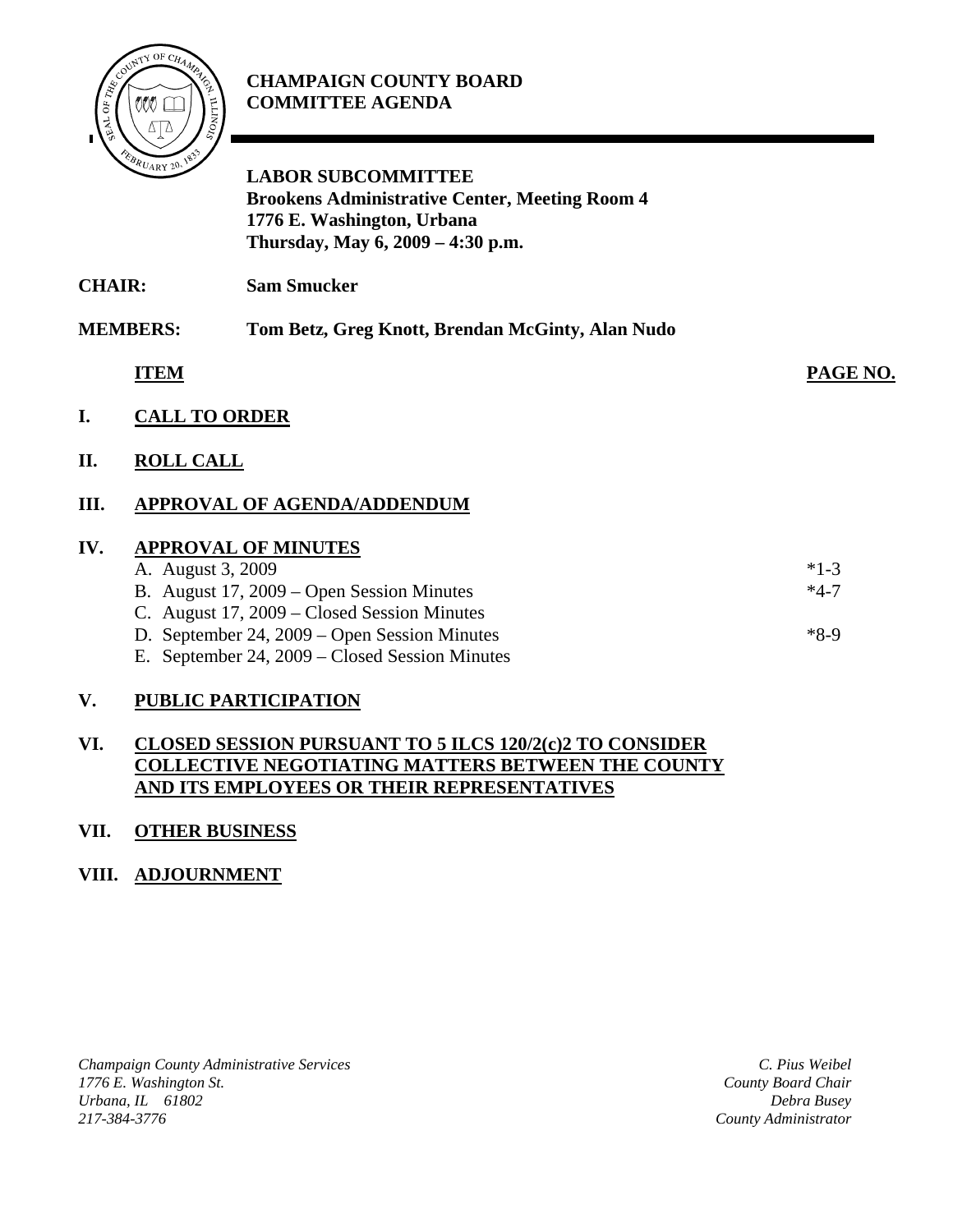| <b>LABOR SUBCOMMITTEE</b><br>Monday, August 3, 2009<br>Brookens Administrative Center, Putman Meeting Room<br>1776 E. Washington St., Urbana |                                                                                                                                                                                               |  |  |
|----------------------------------------------------------------------------------------------------------------------------------------------|-----------------------------------------------------------------------------------------------------------------------------------------------------------------------------------------------|--|--|
| $5:15$ p.m.                                                                                                                                  |                                                                                                                                                                                               |  |  |
| <b>MEMBERS PRESENT:</b>                                                                                                                      | Tom Betz, Greg Knott, Brendan McGinty, Alan Nudo,<br>Sam Smucker (Chair)                                                                                                                      |  |  |
| <b>MEMBERS ABSENT:</b>                                                                                                                       | None                                                                                                                                                                                          |  |  |
| <b>OTHERS PRESENT:</b>                                                                                                                       | Kat Bork (Administrative Secretary), Deb Busey (County<br>Administrator), Alan Kurtz (County Board Member), C. Pius Weibel<br>(County Board Chair), Nora Stewart (AFSCME Local 900 President) |  |  |
| <b>CALL TO ORDER</b>                                                                                                                         |                                                                                                                                                                                               |  |  |
|                                                                                                                                              | Smucker called the meeting to order at 5:24 p.m.                                                                                                                                              |  |  |
| <b>ROLL CALL</b>                                                                                                                             |                                                                                                                                                                                               |  |  |
| the presence of a quorum.                                                                                                                    | Betz, Knott, McGinty, Nudo, and Smucker were present at the time of roll call, establishing                                                                                                   |  |  |
| <b>APPROVAL OF AGENDA/ADDENDUM</b>                                                                                                           |                                                                                                                                                                                               |  |  |
| ayes.                                                                                                                                        | <b>MOTION</b> by Betz to approve the agenda; seconded by McGinty. <b>Motion carried with all</b>                                                                                              |  |  |
| <b>PUBLIC PARTICIPATION</b>                                                                                                                  |                                                                                                                                                                                               |  |  |
| There was no public participation.                                                                                                           |                                                                                                                                                                                               |  |  |
|                                                                                                                                              |                                                                                                                                                                                               |  |  |
| <b>CHAIR'S REPORT</b>                                                                                                                        |                                                                                                                                                                                               |  |  |
|                                                                                                                                              | There was no report from the Chair. Busey announced another Labor Subcommittee                                                                                                                |  |  |
| acceptable meeting time.                                                                                                                     | meeting will be scheduled in the next couple of weeks. The committee agreed 4:30 p.m. was an                                                                                                  |  |  |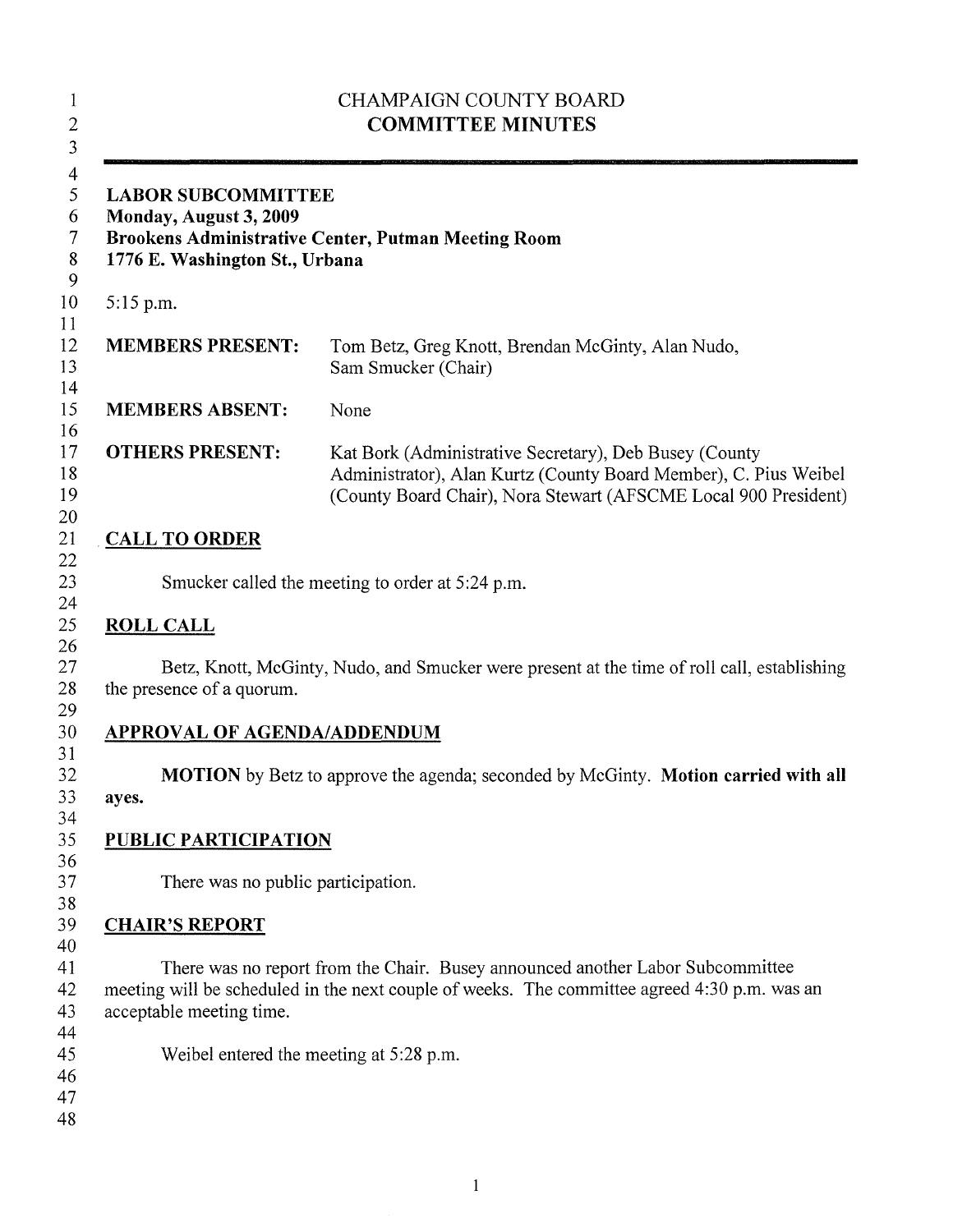# 49 INVITATION TO ATTEND LABOR-MANAGEMENT MEETING 49 **INVITATION TO ATTEND LABOR-MANAGEMENT MEETING**

 Weibel stated that Tara McCauley, the AFSCME staff representative, asked for a labor-51 Weibel stated that Tara McCauley, the AFSCME staff representative, asked for a labor- management meeting at the Nursing Home, which was arranged approximately <sup>a</sup> month ago. Right 52 management meeting at the Nursing Home, which was arranged approximately a month ago. Right before the meeting, McCauley sent an email to Weibel, certain County Board members, and 53 before the meeting, McCauley sent an email to Weibel, certain County Board members, and selected Nursing Home Board of Directors members asking for representatives from both boards to 54 selected Nursing Home Board of Directors members asking for representatives from both boards to attend the labor-management meeting. Contract negotiations were ongoing at that time, so Weibel 55 attend the labor-management meeting. Contract negotiations were ongoing at that time, so Weibel responded that the Board members should not attend such meetings during the negotiation process. 56 responded that the Board members should not attend such meetings during the negotiation process. Negotiations have completed, though the contracts have not been signed, and McCauley has made 57 Negotiations have completed, though the contracts have not been signed, and McCauley has made another request for <sup>a</sup> labor-management meeting with representatives from the County Board and 58 another request for a labor-management meeting with representatives from the County Board and Nursing Home Board of Directors in attendance. Weibel felt the Labor Subcommittee should make 59 Nursing Home Board of Directors in attendance. Weibel felt the Labor Subcommittee should make <sup>a</sup> decision and asked Smucker who should attend <sup>a</sup> labor-management meeting. Smucker asked for 60 a decision and asked Smucker who should attend a labor-management meeting. Smucker asked for an explanation of why McCauley was asking for the meeting. 61 an explanation of why McCauley was asking for the meeting.

62 62

 Betz expressed concern because the neither the collective County Board nor individual 63 Betz expressed concern because the neither the collective County Board nor individual Board members should be involved in the day-to-day operations of departments other than where it 64 Board members should be involved in the day-to-day operations of departments other than where it is statutorily or contractually required. If the County Board takes on the role of listening to 65 is statutorily or contractually required. If the County Board takes on the role of listening to grievances, it has the potential to contradict the people it has hired to operate the departments and 66 grievances, it has the potential to contradict the people it has hired to operate the departments and Nursing Home. For example, Busey was hired to run the Administrative Services Department and 67 Nursing Home. For example, Busey was hired to run the Administrative Services Department and 68 it is not his position as a Board member to sit down with an employee that Busey needs to discipline, fire, or hire. Betz wanted to develop <sup>a</sup> policy to prevent individual Board members from 69 discipline, fire, or hire. Betz wanted to develop a policy to prevent individual Board members from being pulled into labor negotiations or grievances. Smucker concurred with Betz and said the 70 being pulled into labor negotiations or grievances. Smucker concurred with Betz and said the Negotiating Team was the appropriate body to address issues. Weibel said the union could want to 71 Negotiating Team was the appropriate body to address issues. Weibel said the union could want to discuss <sup>a</sup> multitude of issues, including issues that should be bargained. The Negotiating Team can 72 discuss a multitude of issues, including issues that should be bargained. The Negotiating Team can bring issues to the Labor Subcommittee for further discussion at their discretion. Weibel thought it 73 bring issues to the Labor Subcommittee for further discussion at their discretion. Weibel thought it might be more appropriate for the Nursing Home Board of Directors to attend the meeting. 74 might be more appropriate for the Nursing Home Board of Directors to attend the meeting. Smucker warned involving either board instead of the Negotiating Team could create confusion 75 Smucker warned involving either board instead of the Negotiating Team could create confusion regarding who is responsible for negotiations. There needs to be <sup>a</sup> clear line of authority. 76 regarding who is responsible for negotiations. There needs to be a clear line of authority.

77 77

 Busey agreed and pointed out that the collective bargaining agreements define labor-78 Busey agreed and pointed out that the collective bargaining agreements define labor- management meetings. The assumption in the agreements is that management will attend those 79 management meetings. The assumption in the agreements is that management will attend those meetings, not County Board members who are policy-makers. If <sup>a</sup> manager felt he or she needed 80 meetings, not County Board members who are policy-makers. If a manager felt he or she needed 81 direction from the County Board regarding a labor-management meeting, it is incumbent on the manager to ask for the Board's direction. Weibel was happy to agree, he just wanted to make it a 82 manager to ask for the Board's direction. Weibel was happy to agree, he just wanted to make it a policy, Betz totally agreed with Busey's statements as he does not expect to monitor department 83 policy. Betz totally agreed with Busey's statements as he does not expect to monitor department heads as <sup>a</sup> Board member. The committee discussed the grievance process available to employees 84 heads as a Board member. The committee discussed the grievance process available to employees 85 in the contracts. Betz asked if Andrew Buffenbarger, the Nursing Home Administrator, requested 86 Board members to attend the labor-management meeting. Weibel had not contacted Buffenbarger about this issue. Betz wanted Buffenbarger to know the County Board has not hung him out to dry. 87 about this issue. Betz wanted Buffenbarger to know the County Board has not hung him out to dry. They believe it is Buffenbarger's job to manage the Nursing Home and the Board would consult 88 They believe it is Buffenbarger's job to manage the Nursing Home and the Board would consult with him upon his request. Busey stated the new contract has been negotiated over the last nine 89 with him upon his request. Busey stated the new contract has been negotiated over the last nine months and contains even more definitive labor-management language. 90 months and contains even more definitive labor-management language. 91 91

92 MOTION by Betz that neither the collective County Board nor the individual County Board 92 **MOTION** by Betz that neither the collective County Board nor the individual County Board 93 members would attend labor-management meetings unless the department manager or County 93 members would attend labor-management meetings unless the department manager or County 94 Administrator requests the Board members' presence. 94 Administrator requests the Board members' presence.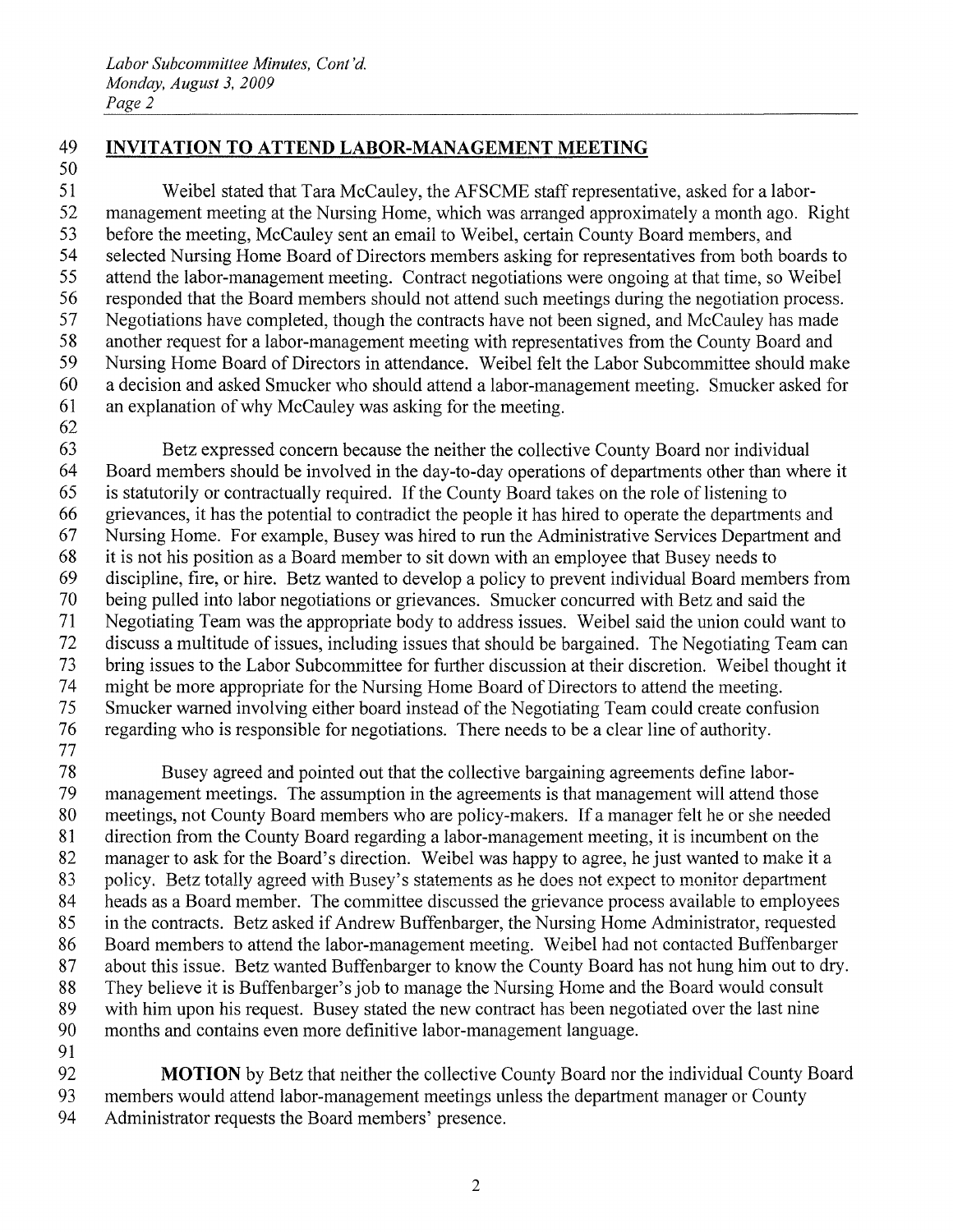Labor Subcommittee Minutes, Cont 'd. *Labor Subcommittee Minutes, Cont'd.*  Monday, August 3, 2009 *Monday, August* 3, *2009*  Page 3 *Page* 3

 McGinty asked to add that the County Board would continue to operate according to its 95 McGinty asked to add that the County Board would continue to operate according to its 96 current lines of delineation with negotiating with the Negotiating Team. The committee concurred. Smucker recommended <sup>a</sup> Negotiating Team member be the one to attend <sup>a</sup> labor-management 97 Smucker recommended a Negotiating Team member be the one to attend a labor-management meeting if it is requested by the manager. This would ensure the Board representative is also <sup>a</sup> 98 meeting if it is requested by the manager. This would ensure the Board representative is also a Labor Subcommittee member. The committee preferred that the County Board members not attend 99 Labor Subcommittee member. The committee preferred that the County Board members not attend labor-management meetings, but were willing to concede at the request of <sup>a</sup> manager. Busey noted 100 labor-management meetings, but were willing to concede at the request of a manager. Busey noted there might be circumstances where an administrator or manager may ask non-Labor Subcommittee 101 there might be circumstances where an administrator or manager may ask non-Labor Subcommittee member to attend <sup>a</sup> meeting because of the relevance of that member's participation. It was agreed 102 member to attend a meeting because of the relevance of that member's participation. It was agreed that participation by non-Labor Subcommittee members would be cleared with the Labor Chair and 103 that participation by non-Labor Subcommittee members would be cleared with the Labor Chair and 104 County Board Chair. Betz agreed to consider McGinty's addition as a friendly amendment. 105 105 McGinty seconded Betz' <sup>s</sup> motion. 106 McGinty seconded Betz's motion. 107 107 108 Smucker asked to have a statement written for the next meeting. Busey suggested writing it as <sup>a</sup> resolution to be sent to the County Board. Betz remarked union employees communicate with 109 as a resolution to be sent to the County Board. Betz remarked union employees communicate with the County Board members and he does not want to stop that practice, but the Board cannot address 110 the County Board members and he does not want to stop that practice, but the Board cannot address grievances or engage in negotiations. He verified the employees' First Amendment rights are not 111 grievances or engage in negotiations. He verified the employees' First Amendment rights are not being cut off; the committee is simply creating <sup>a</sup> practical policy. He confirmed no County Board 112 being cut off; the committee is simply creating a practical policy. He confirmed no County Board member will be sent to tomorrow's labor-management meeting at the Nursing Home because there 113 member will be sent to tomorrow's labor-management meeting at the Nursing Home because there has not been <sup>a</sup> request from Andrew Buffenbarger. Busey agreed to inform Buffenbarger 114 has not been a request from Andrew Buffenbarger. Busey agreed to inform Buffenbarger tomorrow. 115 tomorrow. 116 116 Motion carried with all ayes. 117 Motion carried with all ayes. 118 118 OTHER BUSINESS 119 OTHER BUSINESS 120 120 There was no other business. 121 There was no other business. 122 122 ADJOURNMENT 123 ADJOURNMENT 124 124 Smucker adjourned the meeting at 5:45 p.m. 125 Smucker adjourned the meeting at 5:45 p.m. 126 126 Respectfully submitted, 127 Respectfully submitted, 128 128 KatBork 129 Kat Bork Administrative Secretary 130 Administrative Secretary 131 131 Secy's note: The minutes reflect the order of the agenda and may not necessarily reflect the order of business conducted at the<br>133 133 *meeting.*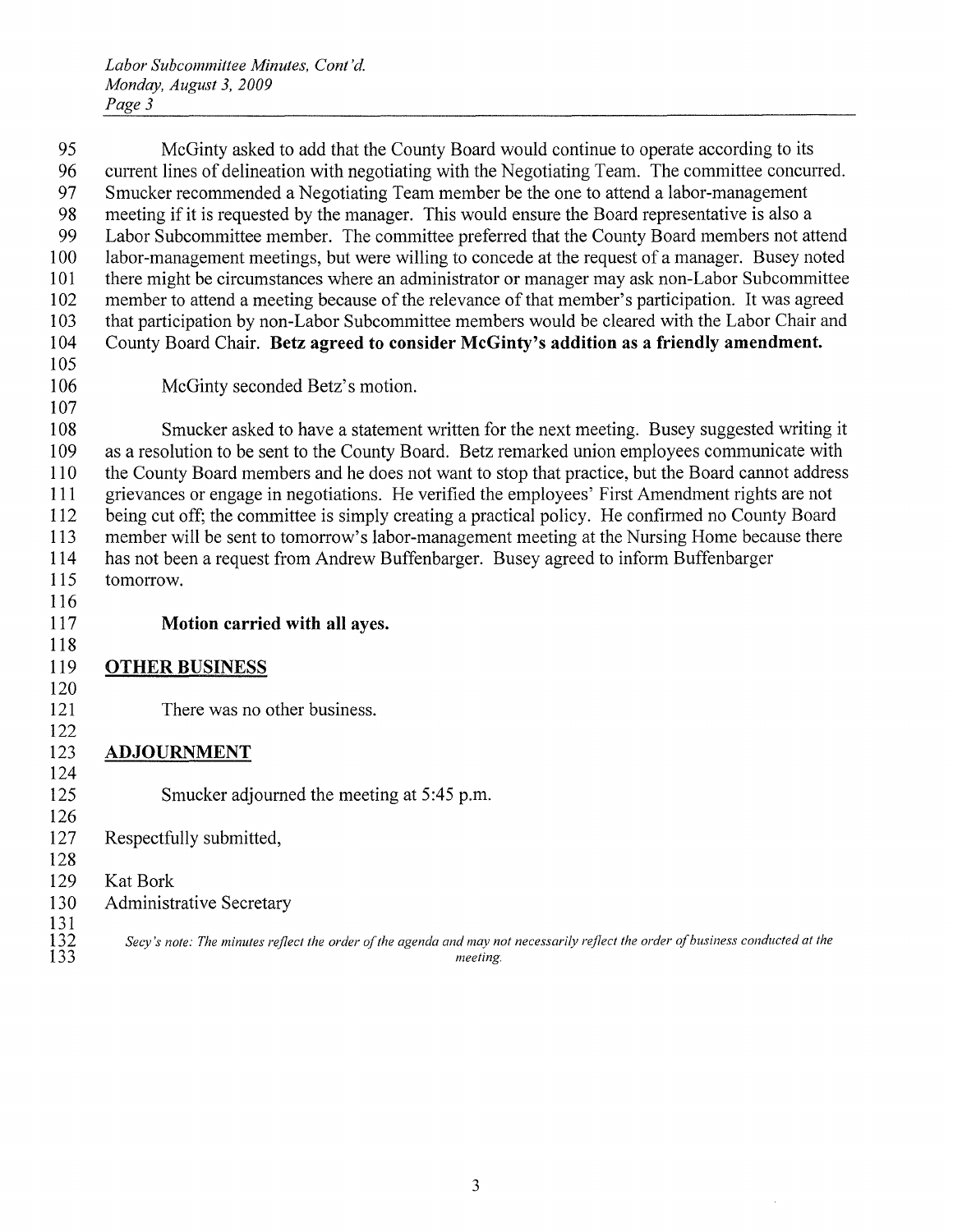|                                                                                                                                               | <b>CHAMPAIGN COUNTY BOARD</b><br><b>COMMITTEE MINUTES</b>                                                                                                                                                                                                                                                                                                                                                                                                                                                                                                                                                                                                                                         |  |
|-----------------------------------------------------------------------------------------------------------------------------------------------|---------------------------------------------------------------------------------------------------------------------------------------------------------------------------------------------------------------------------------------------------------------------------------------------------------------------------------------------------------------------------------------------------------------------------------------------------------------------------------------------------------------------------------------------------------------------------------------------------------------------------------------------------------------------------------------------------|--|
| <b>LABOR SUBCOMMITTEE</b><br>Monday, August 17, 2009<br>Brookens Administrative Center, Putman Meeting Room<br>1776 E. Washington St., Urbana |                                                                                                                                                                                                                                                                                                                                                                                                                                                                                                                                                                                                                                                                                                   |  |
| 4:30 p.m.                                                                                                                                     |                                                                                                                                                                                                                                                                                                                                                                                                                                                                                                                                                                                                                                                                                                   |  |
| <b>MEMBERS PRESENT:</b>                                                                                                                       | Tom Betz, Greg Knott, Brendan McGinty, Alan Nudo,<br>Sam Smucker (Chair)                                                                                                                                                                                                                                                                                                                                                                                                                                                                                                                                                                                                                          |  |
| <b>MEMBERS ABSENT:</b>                                                                                                                        | None                                                                                                                                                                                                                                                                                                                                                                                                                                                                                                                                                                                                                                                                                              |  |
| <b>OTHERS PRESENT:</b>                                                                                                                        | Kat Bork (Administrative Secretary), Deb Busey (County<br>Administrator), Alan Kurtz (County Board Member), C. Pius Weibel<br>(County Board Chair), John Farney (AFSCME Local 900)                                                                                                                                                                                                                                                                                                                                                                                                                                                                                                                |  |
| <b>CALL TO ORDER</b>                                                                                                                          |                                                                                                                                                                                                                                                                                                                                                                                                                                                                                                                                                                                                                                                                                                   |  |
|                                                                                                                                               | Smucker called the meeting to order at 4:34 p.m.                                                                                                                                                                                                                                                                                                                                                                                                                                                                                                                                                                                                                                                  |  |
| <b>ROLL CALL</b>                                                                                                                              |                                                                                                                                                                                                                                                                                                                                                                                                                                                                                                                                                                                                                                                                                                   |  |
| the presence of a quorum.                                                                                                                     | Betz, Knott, McGinty, Nudo, and Smucker were present at the time of roll call, establishing                                                                                                                                                                                                                                                                                                                                                                                                                                                                                                                                                                                                       |  |
| <b>APPROVAL OF AGENDA/ADDENDUM</b>                                                                                                            |                                                                                                                                                                                                                                                                                                                                                                                                                                                                                                                                                                                                                                                                                                   |  |
| ayes.                                                                                                                                         | MOTION by Betz to approve the agenda; seconded by Nudo. Motion carried with all                                                                                                                                                                                                                                                                                                                                                                                                                                                                                                                                                                                                                   |  |
| <b>APPROVAL OF MINUTES</b>                                                                                                                    |                                                                                                                                                                                                                                                                                                                                                                                                                                                                                                                                                                                                                                                                                                   |  |
| seconded by McGinty. Motion carried with all ayes.                                                                                            | <b>MOTION</b> by Betz to approve the February 10, 2009 open and closed session minutes;                                                                                                                                                                                                                                                                                                                                                                                                                                                                                                                                                                                                           |  |
| <b>PUBLIC PARTICIPATION</b>                                                                                                                   |                                                                                                                                                                                                                                                                                                                                                                                                                                                                                                                                                                                                                                                                                                   |  |
|                                                                                                                                               | John Farney asked to speak as a representative of AFSCME Local 900. He stated AFSCME<br>Local 900 opposes the resolution establishing a labor-management meeting policy and thinks it is a<br>cowardly resolution. It says that County Board does not want to talk to its employees, who are<br>constituents and taxpayers in Champaign County. He understood the County Board was tired of<br>dealing with the Nursing Home, but they would not have to deal with it on a constant basis if they<br>fixed the problems at the Nursing Home. The union employees want to talk with their Board<br>representatives and have the Board members come to meetings to see what is really going on from |  |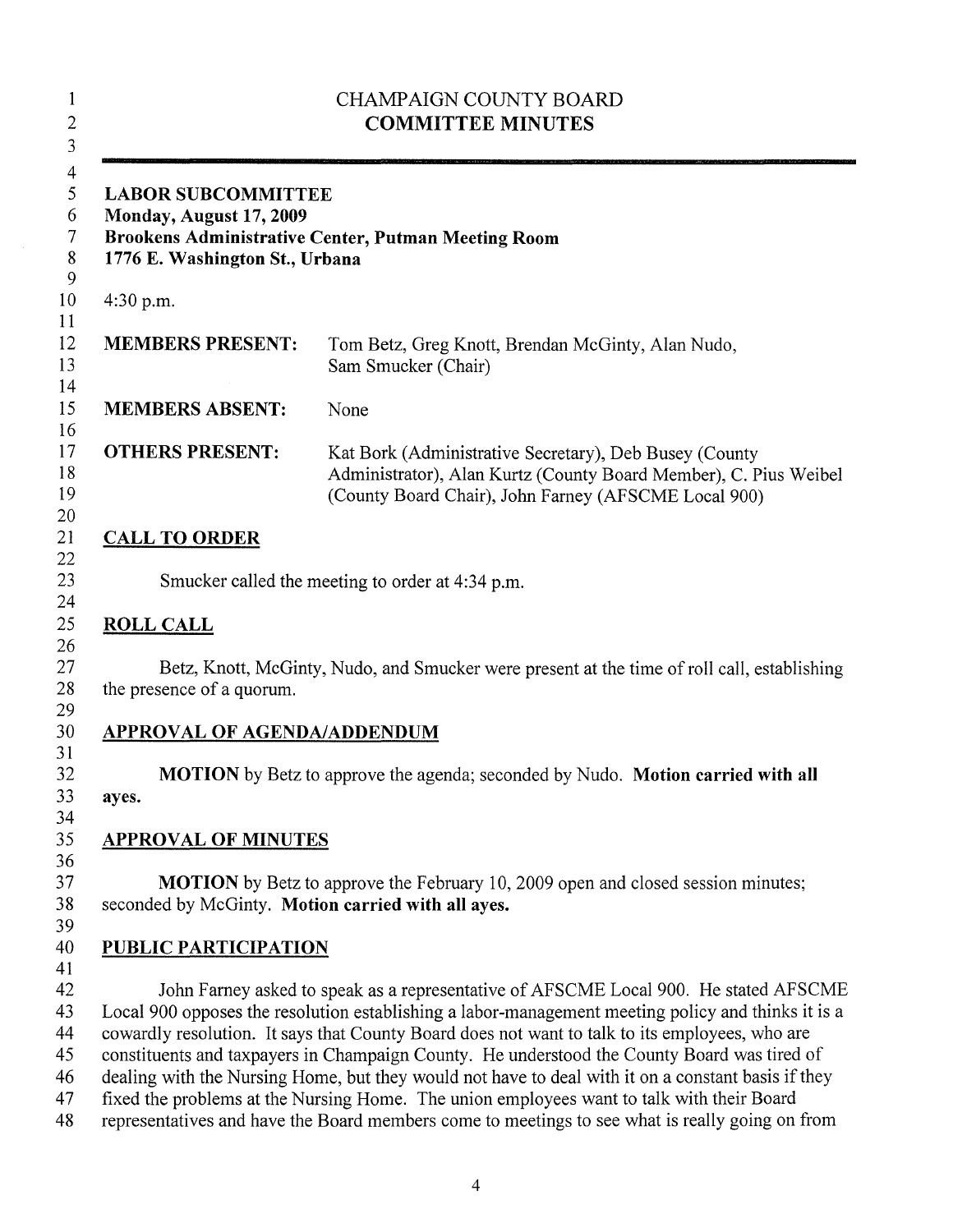- 49 both sides. Farney was worried about the resolution's language regarding County managers 49 both sides. Farney was worried about the resolution's language regarding County managers
- 50 because County Board members were elected to manage, not Deb Busey or the Nursing Home 50 because County Board members were elected to manage, not Deb Busey or the Nursing Home
- 51 Administrator. He wanted to see County Board members telling Deb Busey and other managers 51 Administrator. He wanted to see County Board members telling Deb Busey and other managers
- 52 what meetings to attend, not the other way around. 52 what meetings to attend, not the other way around. 53

<sup>54</sup> MOTION by Betz to move item <sup>8</sup> before the closed session on the agenda; seconded by **MOTION** by Betz to move item 8 before the closed session on the agenda; seconded by 55 McGinty. Motion carried with all ayes. 55 McGinty. **Motion carried with all ayes.** 

56

60

#### 57 CLOSED SESSION PURSUANT TO 5 ILCS 12012(c)2 TO CONSIDER COLLECTIVE **CLOSED SESSION PURSUANT TO 5 ILCS 120/2(c)2 TO CONSIDER COLLECTIVE**  58 NEGOTIATING MATTERS BETWEEN THE COUNTY AND ITS EMPLOYEES OR **NEGOTIATING MATTERS BETWEEN THE COUNTY AND ITS EMPLOYEES OR**  59 THEIR REPRESENTATIVES **THEIR REPRESENTATIVES**

 MOTION by Betz to enter into closed session pursuant to 5 ILCS 120/2 (c) 2 to consider **MOTION** by Betz to enter into closed session pursuant to 5 ILCS 120/2 (c) 2 to consider collective negotiating matters between Champaign County and its employees or their 62 collective negotiating matters between Champaign County and its employees or their representatives. He further moved that the following individuals remain present: the County 63 representatives. He further moved that the following individuals remain present: the County Administrator and the Recording Secretary. Motion seconded by McGinty. Motion carried with <sup>a</sup> 64 Administrator and the Recording Secretary. Motion seconded by McGinty. **Motion carried with a**  vote of 5 to 0. Betz, Knott, McGinty, Nudo, and Smucker voted in favor of the motion. The **vote of 5 to O.** Betz, Knott, McGinty, Nudo, and Smucker voted in favor of the motion. The committee entered into closed session at 5:07 p.m. The committee resumed open session at 5:37 66 committee entered into closed session at 5:07 p.m. The committee resumed open session at 5:37

- 67 p.m. 67 p.m.
- 68

#### RECOMMENDATION OF APPOINTMENT OF NEGOTIATING TEAM FOR AFSCME 69 **RECOMMENDATION OF APPOINTMENT OF NEGOTIATING TEAM FORAFSCME**  70 GENERAL UNIT CONTRACT; FOP CORRECTIONS CONTRACT; & FOP **GENERAL UNIT CONTRACT; FOP CORRECTIONS CONTRACT; & FOP**  71 CORRECTIONS SERGEANTS CONTRACT **CORRECTIONS SERGEANTS CONTRACT**  72

 Smucker nominated himself and Nudo to the Negotiating Team for the AFSCME General 73 Smucker nominated himself and Nudo to the Negotiating Team for the AFSCME General Unit contract negotiations. Smucker nominated Knott to the Negotiating Teams for the FOP 74 Unit contract negotiations. Smucker nominated Knott to the Negotiating Teams for the FOP Corrections and Corrections Sergeants contract negotiations. 75 Corrections and Corrections Sergeants contract negotiations. 76

77 MOTION by Nudo to approve the nominations; seconded by Betz. Motion carried with **MOTION** by Nudo to approve the nominations; seconded by Betz. **Motion carried with**  78 all ayes. **all ayes.**  79

# OTHER BUSINESS 80 **OTHER BUSINESS**

81 Approval of Resolution Establishing a Policy Regarding Attendance of County Board Members at Labor Management Meetings or Meetings Required Pursuant to Collective Bargaining Agreements 82 Labor Management Meetings or Meetings Required Pursuant to Collective Bargaining Agreements 83 84 A revised resolution was distributed to the committee. McGinty heard what Farney said about wanting access to County Board members, but that was not the issue in the resolution. The 85 about wanting access to County Board members, but that was not the issue in the resolution. The County Board has <sup>a</sup> set Negotiating Team with Board members and professional staff who attend 86 County Board has a set Negotiating Team with Board members and professional staffwho attend the multiple sessions and are informed about the contract issues. The Negotiating Team reports 87 the multiple sessions and are informed about the contract issues. The Negotiating Team reports back to the full Board with information when it is appropriate. McGinty thought it would be 88 back to the full Board with information when it is appropriate. McGinty thought it would be counterproductive and inefficient to change that procedure. The designated team should do the 89 counterproductive and inefficient to change that procedure. The designated team should do the negotiating. 90 negotiating. 91

92 Betz agreed with McGinty and noted the Open Meetings Act excludes other Board members from negotiating sessions. The Negotiating Team is designated with the authority to act by the 93 from negotiating sessions. The Negotiating Team is designated with the authority to act by the County Board. This resolution addressed the different question of labor-management meetings. 94 County Board. This resolution addressed the different question of labor-management meetings.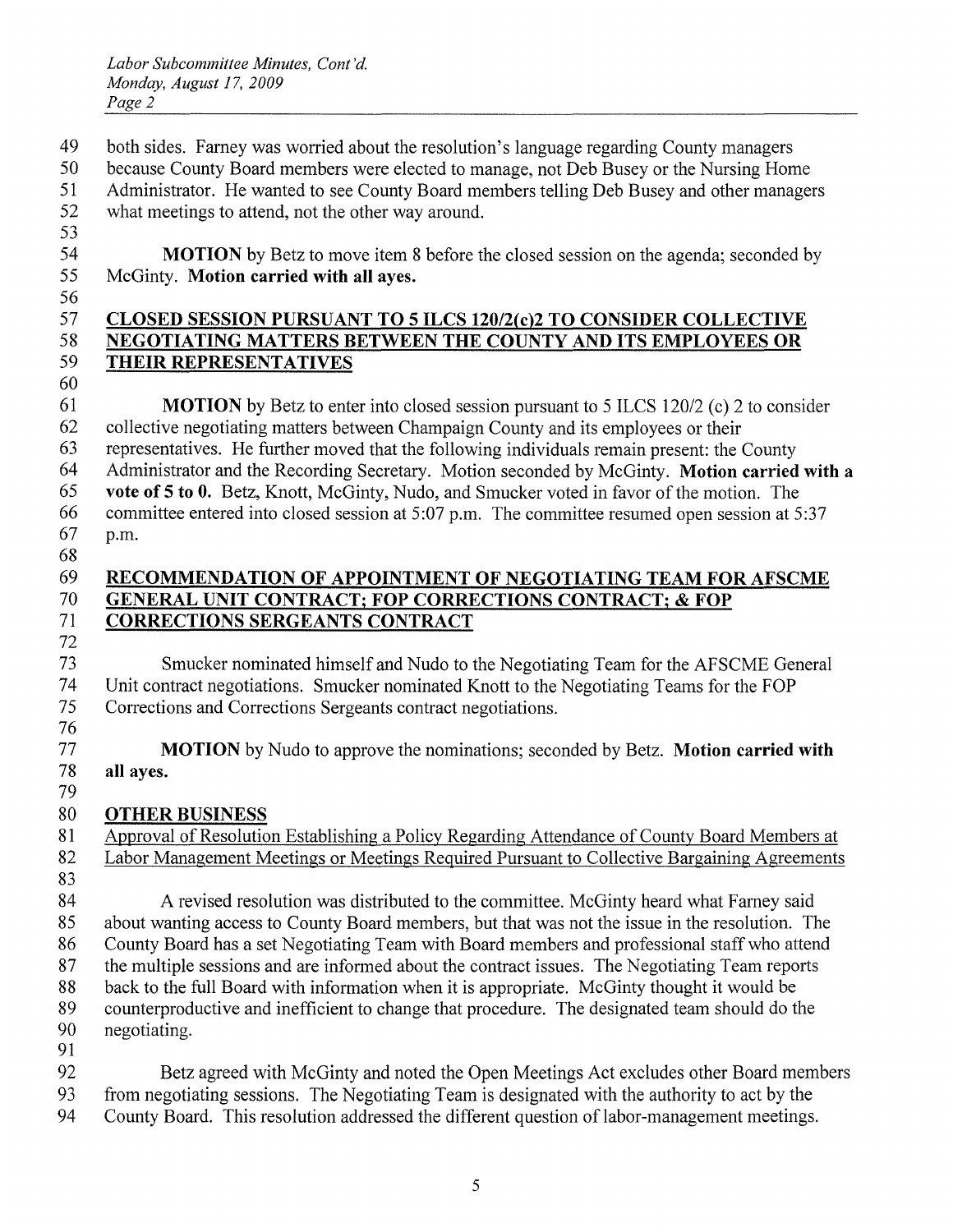95 These meetings are built into the contracts and are not about negotiating. The County Board hires professionals to manage its many departments, pays them well, and they answer to the Board. Betz 96 professionals to manage its many departments, pays them well, and they answer to the Board. Betz did not think it was County Board members' role to become part of labor-management relation 97 did not think it was County Board members' role to become part oflabor-management relation meetings when the members do not run the departments on <sup>a</sup> day-to-day basis. He described his 98 meetings when the members do not run the departments on a day-to-day basis. He described his experience on <sup>a</sup> Negotiating Team and passing on feedback from constituents to the appropriate 99 experience on a Negotiating Team and passing on feedback from constituents to the appropriate department head. As <sup>a</sup> County Board member, he should not be in room when Buffenbarger is 100 department head. As a County Board member, he should not be in room when Buffenbarger is hearing employee complaints because that is why Buffenbarger was hired. Betz wants people to 101 hearing employee complaints because that is why Buffenbarger was hired. Betz wants people to understand the proper channels must be followed to prevent end-around techniques. There needs to 102 understand the proper channels must be followed to prevent end-around techniques. There needs to be recognition that <sup>a</sup> chain of command exists. While the Board is ultimately responsible, they 103 be recognition that a chain of command exists. While the Board is ultimately responsible, they should not be involved in the day-to-day operations of departments. 104 should not be involved in the day-to-day operations of departments. 105 105

106 Knott completely agreed with Betz's comments and remarked the County Board's role is <sup>107</sup> policy-making while managers are hired to manage. The County employees feel free to talk to him 107 policy-making while managers are hired to manage. The County employees feel free to talk to him 108 outside of the office about problems and he will take other concerns to the appropriate manager 109 because it is the proper process. The County Board owes it to their department heads to follow this 109 because it is the proper process. The County Board owes it to their department heads to follow this 110 process. Individual employees are still free to talk to County Board members. 110 process. Individual employees are still free to talk to County Board members. 111 111

112 Betz thought there was also a union rights issue because the Board might be hearing from 113 only <sup>a</sup> small section of the union who do not represent the whole entity. The County Board could 113 only a small section of the union who do not represent the whole entity. The County Board could 114 commit an unfair labor practice by adopting the position of <sup>a</sup> small minority of the union and has to 114 commit an unfair labor practice by adopting the position of a small minority of the union and has to 115 be careful. 115 be careful. 116 116

 Smucker asked where Board members should draw the line about not discussing 117 Smucker asked where Board members should draw the line about not discussing employment related matters with an employee. Knott emphasized that no single Board member has 118 employment related matters with an employee. Knott emphasized that no single Board member has 119 the authority to bargain. Smucker noted employees can lobby Board members on any issue as citizens. Knott expressed that any operational issues reported by an employee should be referred to 120 citizens. Knott expressed that any operational issues reported by an employee should be referred to the department head or elected official by the County Board member. That process is important. 121 the department head or elected official by the County Board member. That process is important. There is implied pressure when <sup>a</sup> Board member is asking <sup>a</sup> manager about an issue; this balances 122 There is implied pressure when a Board member is asking a manager about an issue; this balances 123 the fact that the County Board cannot negotiate.

 Kurtz asked if Board members were allowed to attend labor-management meetings as 125 Kurtz asked if Board members were allowed to attend labor-management meetings as observers only. Knott stated they cannot shake the role of <sup>a</sup> County Board member and it would 126 observers only. Knott stated they cannot shake the role of a County Board member and it would circumvent the process. Kurtz said he wanted to observe the negotiations and labor-management 127 circumvent the process. Kurtz said he wanted to observe the negotiations and labor-management meetings. Betz clarified that labor-management meetings are not negotiations. Busey explained 128 meetings. Betz clarified that labor-management meetings are not negotiations. Busey explained labor-management meetings are defined by the contracts as meetings between the employer 129 labor-management meetings are defined by the contracts as meetings between the employer (management) and the union related to specific operational and contract issues. These are not 130 (management) and the union related to specific operational and contract issues. These are not negotiating sessions. The resolution allows for management to request <sup>a</sup> County Board member 131 negotiating sessions. The resolution allows for management to request a County Board member attend <sup>a</sup> labor-management meeting when the manager believes there is <sup>a</sup> benefit to having <sup>a</sup> Board 132 attend a labor-management meeting when the manager believes there is a benefit to having a Board member at the meeting. She has attended labor-management meetings and they typically talk about 133 member at the meeting. She has attended labor-management meetings and they typically talk about the day-to-day implementation of the contract terms in operations, not policy. She pointed out 134 the day-to-day implementation of the contract terms in operations, not policy. She pointed out management does not invite specific union employees to attend <sup>a</sup> labor-management meeting; the 135 management does not invite specific union employees to attend a labor-management meeting; the bargaining agent brings those employees to the table. It would not be appropriate for the bargaining 136 bargaining agent brings those employees to the table. It would not be appropriate for the bargaining agent to specifically invite certain County Board members to <sup>a</sup> labor-management meeting. It 137 agent to specifically invite certain County Board members to a labor-management meeting. It seems appropriate that management continues to determine who are the appropriate management 138 seems appropriate that management continues to determine who are the appropriate management representatives to deal with the identified issues for discussion at the labor-management meetings. 139 representatives to deal with the identified issues for discussion at the labor-management meetings.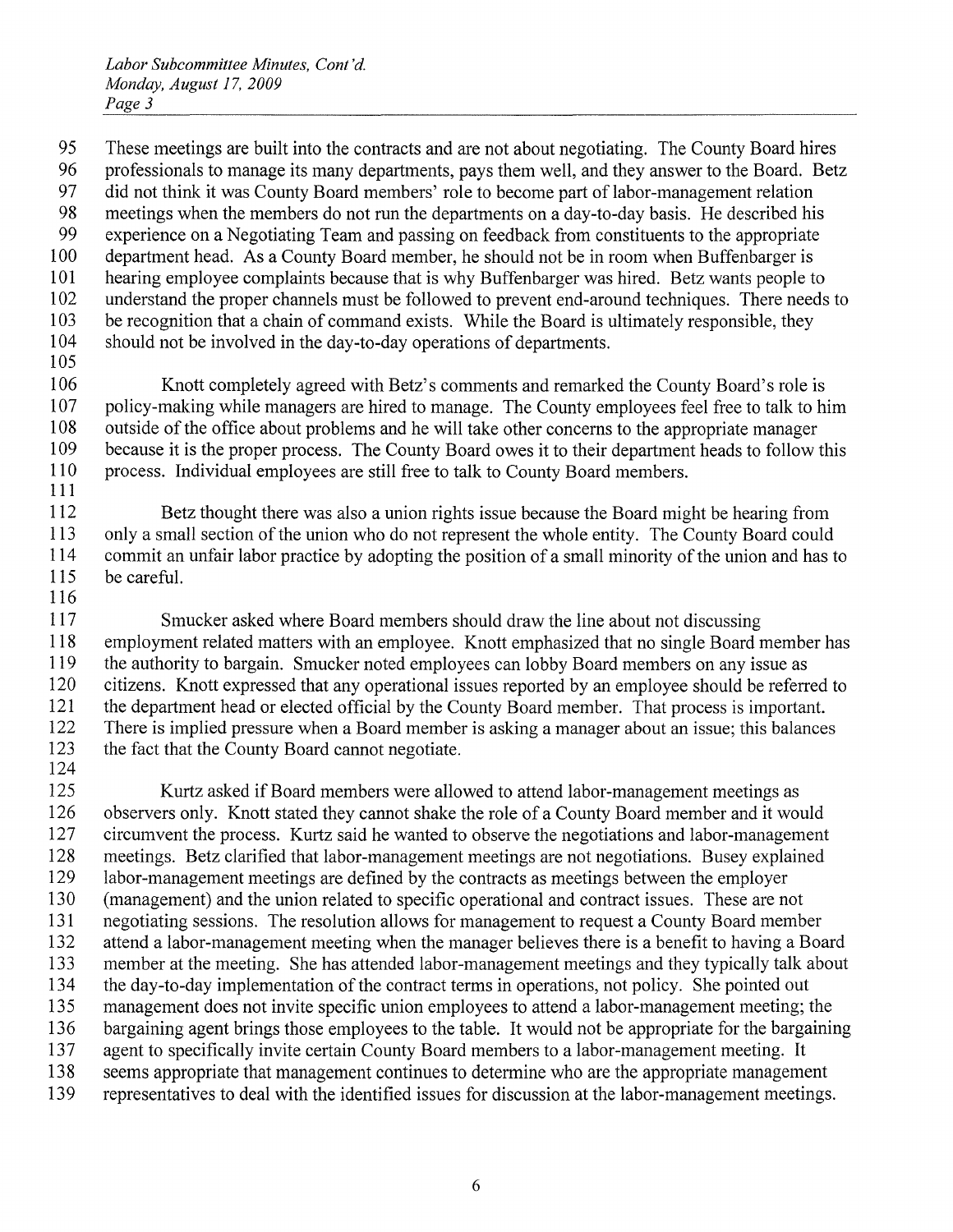McGinty supported letting the professional managers do their jobs because there are 140 McGinty supported letting the professional managers do their jobs because there are 141 appropriate avenues to lobby the County Board. He wondered if the resolution was needed at all. Weibel thought the resolution did clarify the issue, but did not think the yellow sections in the 142 Weibel thought the resolution did clarify the issue, but did not think the yellow sections in the revised resolution were necessary. Betz wanted to have <sup>a</sup> policy to educate all 27 Board members 143 revised resolution were necessary. Betz wanted to have a policy to educate all 27 Board members and provide <sup>a</sup> basis for management to refer to <sup>a</sup> policy when the issue comes up in the future. This 144 and provide a basis for management to refer to a policy when the issue comes up in the future. This gives management that protection because it is <sup>a</sup> County Board policy. The committee continued to 145 gives management that protection because it is a County Board policy. The committee continued to discuss the proposed resolution. 146 discuss the proposed resolution. 147 147 MOTION by Betz to approve the Resolution Establishing <sup>a</sup> Policy Regarding Attendance of 148 **MOTION** by Betz to approve the Resolution Establishing a Policy Regarding Attendance of County Board Members at Labor Management Meetings or Meetings Required Pursuant to 149 County Board Members at Labor Management Meetings or Meetings Required Pursuant to Collective Bargaining Agreements without the yellow highlighted sections; seconded by McGinty. 150 Collective Bargaining Agreements without the yellow highlighted sections; seconded by McGinty. 151 151 The committee discussed altering the verbiage of the resolution to avoid a confrontational 152 The committee discussed altering the verbiage of the resolution to avoid a confrontational tone. Betz and McGinty agreed to <sup>a</sup> friendly amendment to include language in the third Whereas 153 tone. Betz and McGinty agreed to a friendly amendment to include language in the third Whereas paragraph to read "the Champaign County Labor Subcommittee recognizes policies and establishes 154 paragraph to read "the Champaign County Labor Subcommittee recognizes policies and establishes that labor-management meeting and other meetings required pursuant to any of the County's 155 that labor-management meeting and other meetings required pursuant to any of the County's collective bargaining agreements are <sup>a</sup> venue in which management employees, bargaining agents, 156 collective bargaining agreements are a venue in which management employees, bargaining agents, and employees can discuss issues that are related.. . .County Board members may attend those 157 and employees can discuss issues that are related .... County Board members may attend those meetings upon invitation by the appropriate management representatives." 158 meetings upon invitation by the appropriate management representatives." 159 159 Weibel exited the meeting at 5:03 p.m. 160 Weibel exited the meeting at 5:03 p.m. 161 161 McGinty expressed the policy's intention is not to cut off communication to County Board 162 McGinty expressed the policy's intention is not to cut off communication to County Board members, but to ensure concerns are directed to the knowledgeable parties to have consistency. 163 members, but to ensure concerns are directed to the knowledgeable parties to have consistency. Smucker noted nothing in the resolution restricts employees from lobbying the County Board. 164 Smucker noted nothing in the resolution restricts employees from lobbying the County Board. Board members need to be cautious on how they respond to employees. 165 Board members need to be cautious on how they respond to employees. 166 166 Weibel returned to the meeting at 5:06 p.m. 167 Weibel returned to the meeting at 5:06 p.m. 168 168 Motion carried as amended with all ayes. 169 **Motion carried as amended with all ayes.**  170 170 ADJOURNMENT 171 **ADJOURNMENT**  172 172 Smucker adjourned the meeting at 5:39 p.m. 173 Smucker adjourned the meeting at 5:39 p.m. 174 174 Respectfully submitted, 175 Respectfully submitted, 176 176 KatBork 177 Kat Bork Administrative Secretary 178 Administrative Secretary 179 179 Secy's note: The minutes reflect the order of the agenda and may not necessarily reflect the order of business conducted at the 181 meeting. 181 *meeting.*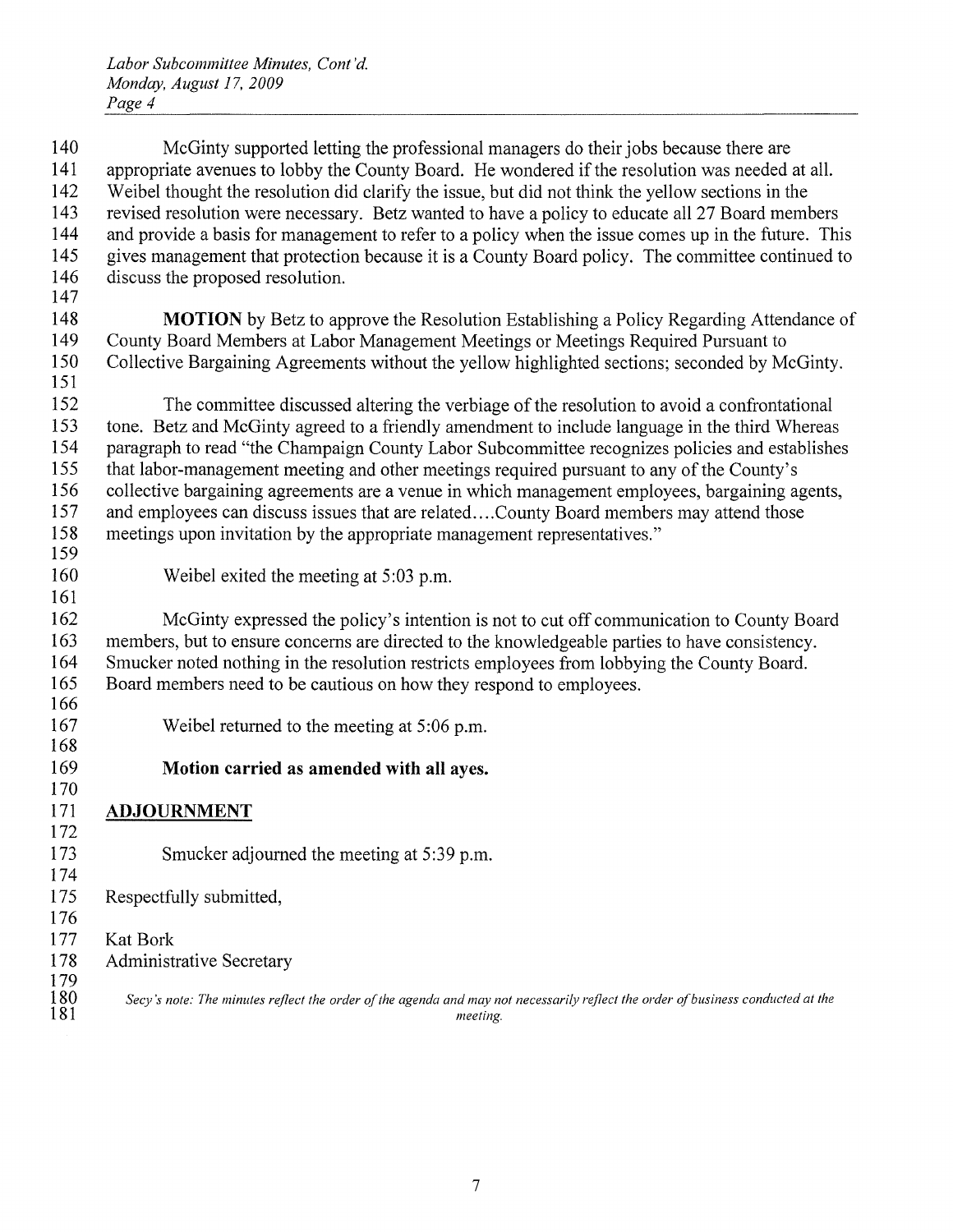| <b>LABOR SUBCOMMITTEE</b><br>Thursday, September 24, 2009<br>Brookens Administrative Center, Putman Meeting Room<br>1776 E. Washington St., Urbana |                                                                                                                                                                                                                                                             |  |  |  |
|----------------------------------------------------------------------------------------------------------------------------------------------------|-------------------------------------------------------------------------------------------------------------------------------------------------------------------------------------------------------------------------------------------------------------|--|--|--|
| 6:30 p.m.                                                                                                                                          |                                                                                                                                                                                                                                                             |  |  |  |
| <b>MEMBERS PRESENT:</b>                                                                                                                            | Tom Betz, Greg Knott, Brendan McGinty, Alan Nudo,<br>Sam Smucker (Chair)                                                                                                                                                                                    |  |  |  |
| <b>MEMBERS ABSENT:</b>                                                                                                                             | None                                                                                                                                                                                                                                                        |  |  |  |
| <b>OTHERS PRESENT:</b>                                                                                                                             | Kat Bork (Administrative Secretary), Andrew Buffenbarger (Nursing<br>Home Administrator), Deb Busey (County Administrator), David<br>DeThorne (Senior Assistant State's Attorney), Alan Kurtz (County<br>Board Member), C. Pius Weibel (County Board Chair) |  |  |  |
| <b>CALL TO ORDER</b>                                                                                                                               |                                                                                                                                                                                                                                                             |  |  |  |
|                                                                                                                                                    | Smucker called the meeting to order at 6:31 p.m.                                                                                                                                                                                                            |  |  |  |
| <b>ROLL CALL</b>                                                                                                                                   |                                                                                                                                                                                                                                                             |  |  |  |
|                                                                                                                                                    |                                                                                                                                                                                                                                                             |  |  |  |
| the presence of a quorum.                                                                                                                          | Betz, Knott, McGinty, Nudo, and Smucker were present at the time of roll call, establishing                                                                                                                                                                 |  |  |  |
| <b>APPROVAL OF AGENDA/ADDENDUM</b>                                                                                                                 |                                                                                                                                                                                                                                                             |  |  |  |
|                                                                                                                                                    |                                                                                                                                                                                                                                                             |  |  |  |
| ayes.                                                                                                                                              | MOTION by Knott to approve the agenda; seconded by McGinty. Motion carried with all                                                                                                                                                                         |  |  |  |
|                                                                                                                                                    |                                                                                                                                                                                                                                                             |  |  |  |
|                                                                                                                                                    |                                                                                                                                                                                                                                                             |  |  |  |
|                                                                                                                                                    |                                                                                                                                                                                                                                                             |  |  |  |
| There was no public participation.                                                                                                                 |                                                                                                                                                                                                                                                             |  |  |  |
| <b>PUBLIC PARTICIPATION</b>                                                                                                                        |                                                                                                                                                                                                                                                             |  |  |  |
|                                                                                                                                                    | <b>CLOSED SESSION PURSUANT TO 5 ILCS 120/2(c)2 TO CONSIDER COLLECTIVE</b><br>NEGOTIATING MATTERS BETWEEN THE COUNTY AND ITS EMPLOYEES OR                                                                                                                    |  |  |  |
| <b>THEIR REPRESENTATIVES</b>                                                                                                                       |                                                                                                                                                                                                                                                             |  |  |  |